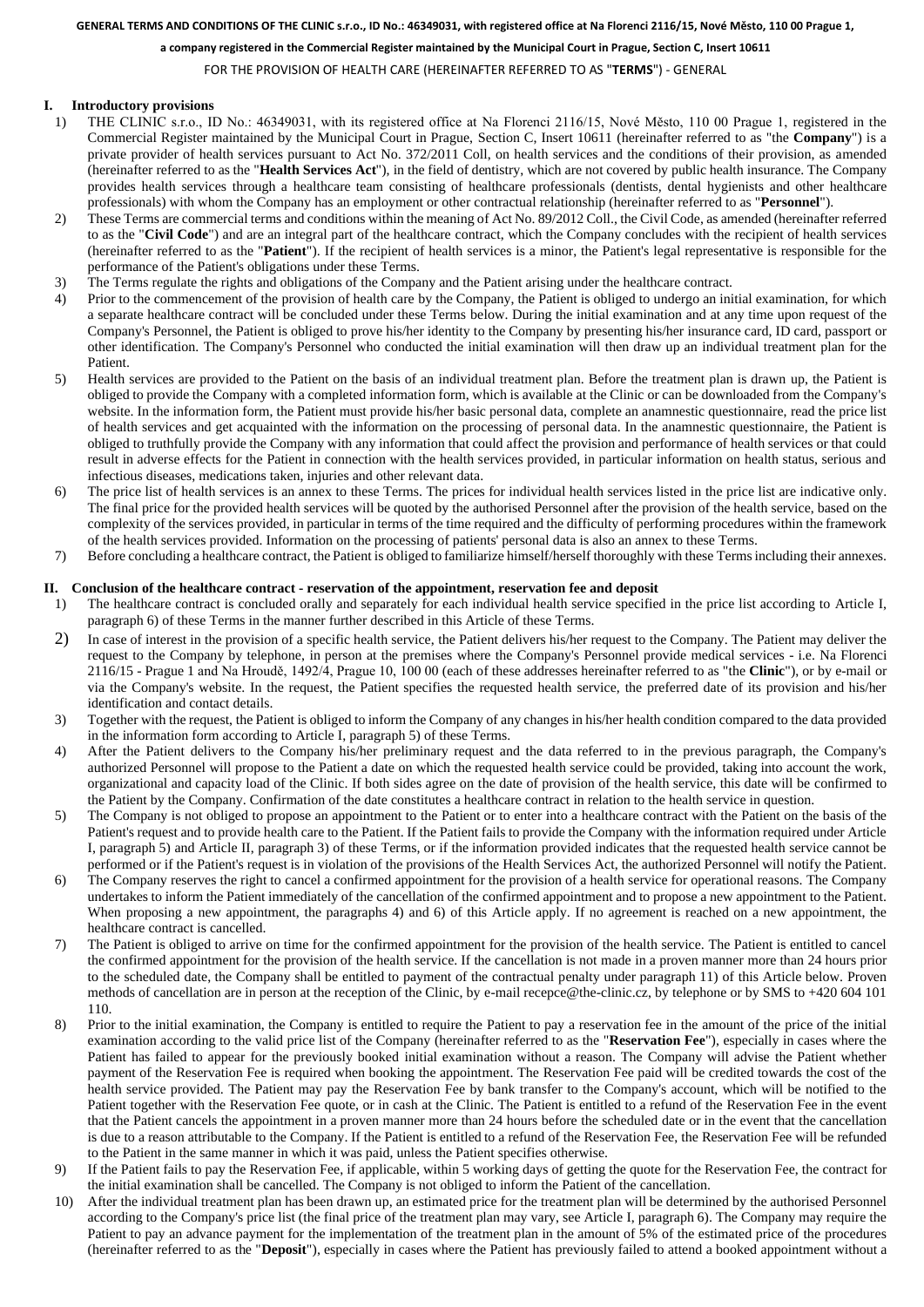#### **GENERAL TERMS AND CONDITIONS OF THE CLINIC s.r.o., ID No.: 46349031, with registered office at Na Florenci 2116/15, Nové Město, 110 00 Prague 1,**

**a company registered in the Commercial Register maintained by the Municipal Court in Prague, Section C, Insert 10611** 

FOR THE PROVISION OF HEALTH CARE (HEREINAFTER REFERRED TO AS "**TERMS**") - GENERAL

reason. The Company will inform the Patient whether it requires payment of the Deposit at the time of the preparation of the individual treatment plan or at any time during its implementation. The provisions of Article II, Paragraph [8\)](#page-0-5) and [9\)](#page-0-6) of these Terms apply to the payment, use and refund of the Deposit, if applicable. The Deposit paid will be credited towards the cost of the health services provided under the treatment plan until the Deposit is used in full. In the event that the Patient does not complete the treatment plan, the remainder of the Deposit will be refunded (if applicable, the contractual penalty under paragraph [11\)](#page-1-0) of this Article will be deducted from the Deposit).

- <span id="page-1-0"></span>11) In the event that the Patient cancels the booked appointment less than 24 hours before the scheduled date, fails to cancel the booked appointment in a demonstrable manner or fails to attend the booked appointment, the Company is entitled to payment of a contractual penalty in the amount specified on the Company's current price list. The contractual penalty is due on the date of the scheduled appointment. It is not the Company's intention to charge Patients a contractual penalty. The contractual penalty serves to confirm the Patient's commitment to attend the booked appointment and as a lump sum compensation to cover the Company's costs for medical supplies and preparation of theClinic, medical equipment and the Company's Personnel for the provision of the medical service.
- 12) The Company has the right to use the Reservation Fee or the Deposit to pay the contractual penalty under the previous paragraph.

# **III. Payment terms**

- 1) The Patient is obliged to pay the price for the provided medical service at the reception of the Clinic at the latest after the service has been performed.
- 2) The Patient is obliged to pay the price for the health service in cash or by card. After approval by the responsible Personnel, the health service provided may be paid by transfer to the Company's bank account, which will be communicated to the Patient for this purpose and within the due date. If no due date is specified, the price of the health service is payable within 7 days of its provision.
- 3) For each payment, the Company will issue to the Patient an invoice a tax document signed by a responsible Company Personnel.
- 4) In the event of the Patient's delay in payment of the contractual penalty or the price for the provided health services within the period specified in the healthcare contract or these Terms, the Patient is obliged to pay the Company interest on the delay in the amount of 0.02 % of the amount due for each day of delay.

## **IV. Obligations of the Company**

- <span id="page-1-5"></span><span id="page-1-4"></span>1) In connection with the provision of health care, the Company is obliged to:
	- a. provide the Patient, through its Personnel, with state-of-the-art care consistent with the highest scientific knowledge in modern dentistry;
	- b. ensure that its Personnel treat the Patient in a courteous, respectful and considerate manner with regard to his/her medical condition, respect his/her privacy and communicate with the Patient in such a way that he/she understands the meaning, purpose and significance of the health services provided and the information communicated to him/her;
	- c. allow the Patient or a person designated by the Patient to ask additional questions related to his/her health condition and proposed health services, which must be answered in a comprehensible manner;
	- d. inform the Patient prior to the provision of the health service about his/her health condition within the scope of the Health Services Act, the proposed individual treatment procedure, the treatment plan, the purpose, nature and possible consequences and alternatives to the provision of the health service;
	- e. inform the Patient about the results of the provision of health services and instruct him/her about the conditions of validity of the warranty according to Article VI of these Terms;
	- f. keep and maintain medical records in accordance with the Health Services Act and other related applicable legislation;
	- g. enable the Patient to exercise his/her other rights arising from the Health Services Act and related applicable legislation.

## <span id="page-1-1"></span>**V. Obligations of the Patient**

<span id="page-1-2"></span>1) In connection with the provision of health services, the Patient is obliged to:

- a. follow the treatment plan;
- b. cooperate with the Company's Personnel in the provision of health services, especially in the form of providing and not withholding truthful information about his/her health condition;
- <span id="page-1-3"></span>c. state truthfully the facts relevant to the selection and performance of health services by the Company's Personnel and not to withhold such facts;
- d. maintain confidentiality regarding any information of which the Patient has become aware in connection with the health services provided;
- e. accept the taking of photographs by the Company's Personnel to be part of the Patient's medical records;
- <span id="page-1-6"></span>f. behave in the Clinic and other premises of the Company in such a way as to prevent disruption of the Clinic, injury to the health of the Company's Personnel, other persons or damage to the Company's or other persons' property.
- 2) Patient hereby acknowledges that a breach of the obligations under Article V, paragrap[h 1\)](#page-1-1) [a.](#page-1-2) t[o c.](#page-1-3) of these Terms may result, in the event of personal injury, in the reduction of the Company's liability for damage pursuant to Section 2643 of the Civil Code.

# **VI. Warranty**

- 1) The company does not provide a guarantee for dental procedures (examinations, treatments, dental fillings, dental hygiene, teeth whitening, etc.). The Company shall be responsible for the correct performance of the procedures by the Company's Personnel in accordance with Article IV, paragraph [1\)](#page-1-4) [a.](#page-1-5) of these Terms. In the event of dissatisfaction with the health service consisting in a dental procedure, the Patient has the right to contact the Company with a request for remedy. If the remedy is not provided or the Patient is not satisfied with it, the Patient has the right to file a complaint with the Company in accordance with the Health Services Act. This is without prejudice to the Patient's right to make a complaint under the Health Services Act directly.
- 2) In the case of dental products (bridges, dentures, crowns, dental implants, etc.), the Patient is entitled to exercise the right to claim for defects that occur in the dental product within twenty-four months from the moment of receipt by the Patient. The Patient can claim the defect with the Company.
- 3) In the case of a legitimate claim for remedy of a defective health service or a right arising from a defect in dental products, the Patient is entitled to a remedy free of charge. Other rights of the Patient under applicable law are not affected.
- 4) The Patient has no rights from defective performance if:
	- a. the defect in the dental product is the result of normal wear and tear, exposure to chemicals or extreme physical conditions for which the product was not intended;
	- b. the Patient does not follow the principles of oral hygiene or take care of his/her oral health, does not attend at least twice a year for